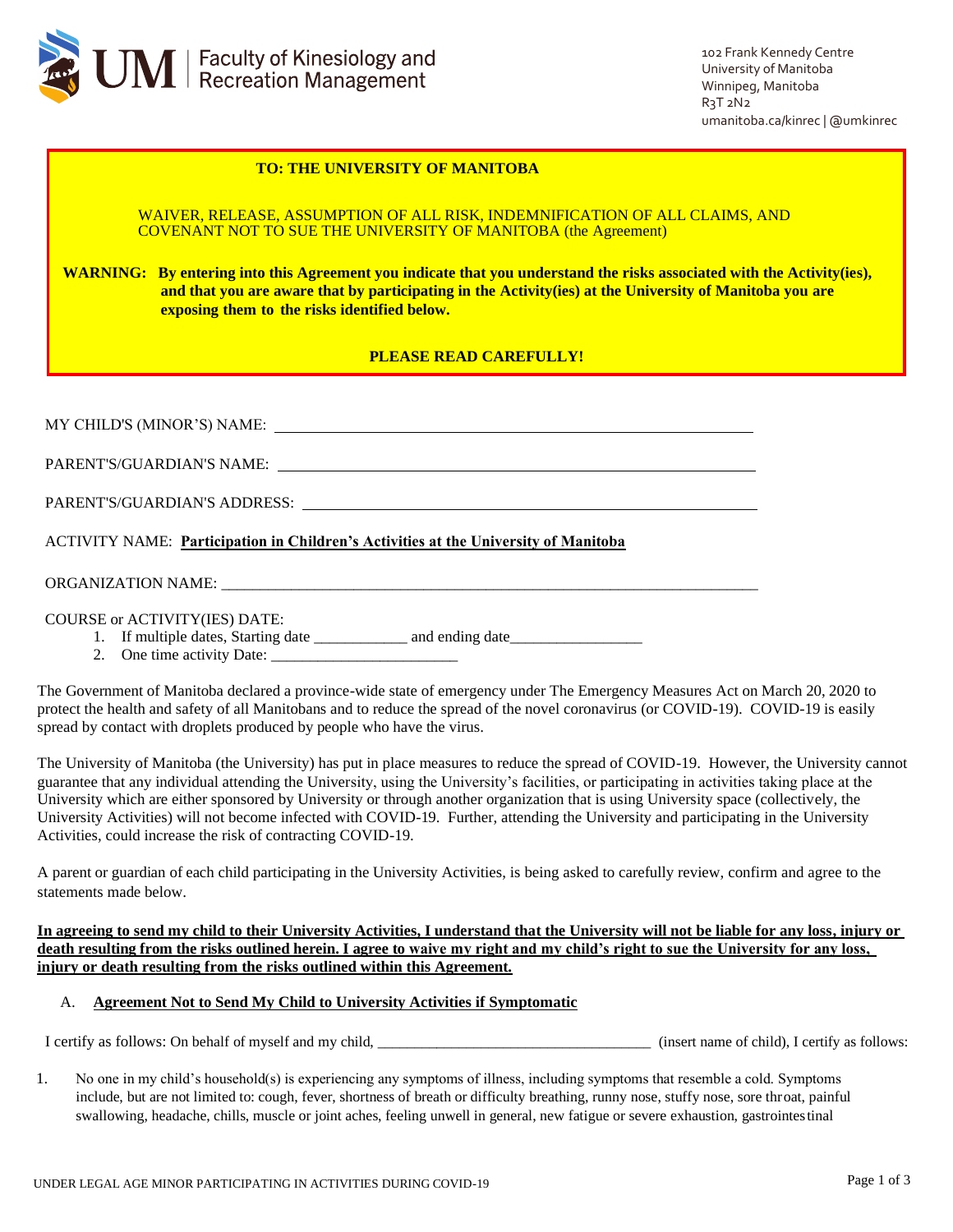

102 Frank Kennedy Centre University of Manitoba Winnipeg, Manitoba  $R_3T_2N_2$ umanitoba.ca/kinrec | @umkinrec

symptoms (such as nausea, vomiting, diarrhea, or unexplained loss of appetite), loss of sense of smell or taste, or pink eye.

- 2. I understand that the list of symptoms noted above is constantly evolving, and I will make best efforts to monitor the most current information from the Government of Manitoba at the following link before sending my child to their University Activities: [https://www.gov.mb.ca/covid19/about/index.html.](https://www.gov.mb.ca/covid19/about/index.html)
- 3. I will ensure that my child does not have a fever before sending my child to their University Activities.
- 4. My child will not attend their University Activities if anyone in my child's household(s) is sick, even if the symptoms resemble a mild cold. If anyone in my child's household(s) is sick or symptomatic, I agree to keep my child from participating in their University Activities and will inform the University by emailing Simon Wang, Director of Facilities at [simon.wang@umanitoba.ca.](mailto:simon.wang@umanitoba.ca)
- **5.** I have explained to my child the risks of not conforming with the safety and hygiene protocols that have been adopted by the University, and are posted on the Government of Manitoba's website [\(https://www.gov.mb.ca/covid19/prepareandprevent/index.html\)](https://www.gov.mb.ca/covid19/prepareandprevent/index.html) in advance of my child attending their University Activities. I have also explained to my child that they must follow these safety and hygiene protocols.



I further certify that:

- 1. No one in my household(s) has travelled internationally in the past fourteen (14) days.
- 2. No one in my household(s) believes that they have been exposed to a person with a confirmed or suspected diagnosis of **COVID-19** within the last 14 days.
- 3. No one in my household(s) has been diagnosed with **COVID-19** within the past 2 months and/or is being directed by a health care provider to self-isolate.
- 4. The individuals in my household(s) are following recommended guidelines as much as possible including, but not limited to: practicing social distancing by maintaining a separation of at least six (6) feet or two (2) metres from others who are not part of the household(s), engaging in proper handwashing, respecting inter-provincial border recommendations, and otherwise limiting their exposure to **COVID-19**.
- 5. If my answers to any of the above statements change prior to commencement of my University Activities or during my University Activities, I will withdraw myself from the University Activities and inform the University by emailing Simon Wang, Director of Facilities at [simon.wang@umanitoba.ca.](mailto:simon.wang@umanitoba.ca)



#### B. **Assumption of Risk**

The University is attempting to limit the risk of exposure to **COVID-19** by using reasonable efforts to follow the health and safety guidelines recommended by the provincial and federal health authorities. Nevertheless, I understand that there remains a risk that I could contract **COVID-19** by attending their University Activities. I therefore acknowledge and agree as follows:

1. I acknowledge that **COVID-19** is easily spread by contact with droplets produced by people who have the virus and I voluntarily

assume the risk that I may be exposed to or infected by **COVID-19** while attending University Activities and that such exposure or infection may result in personal injury, illness, permanent disability, and death to me and members of my household(s).